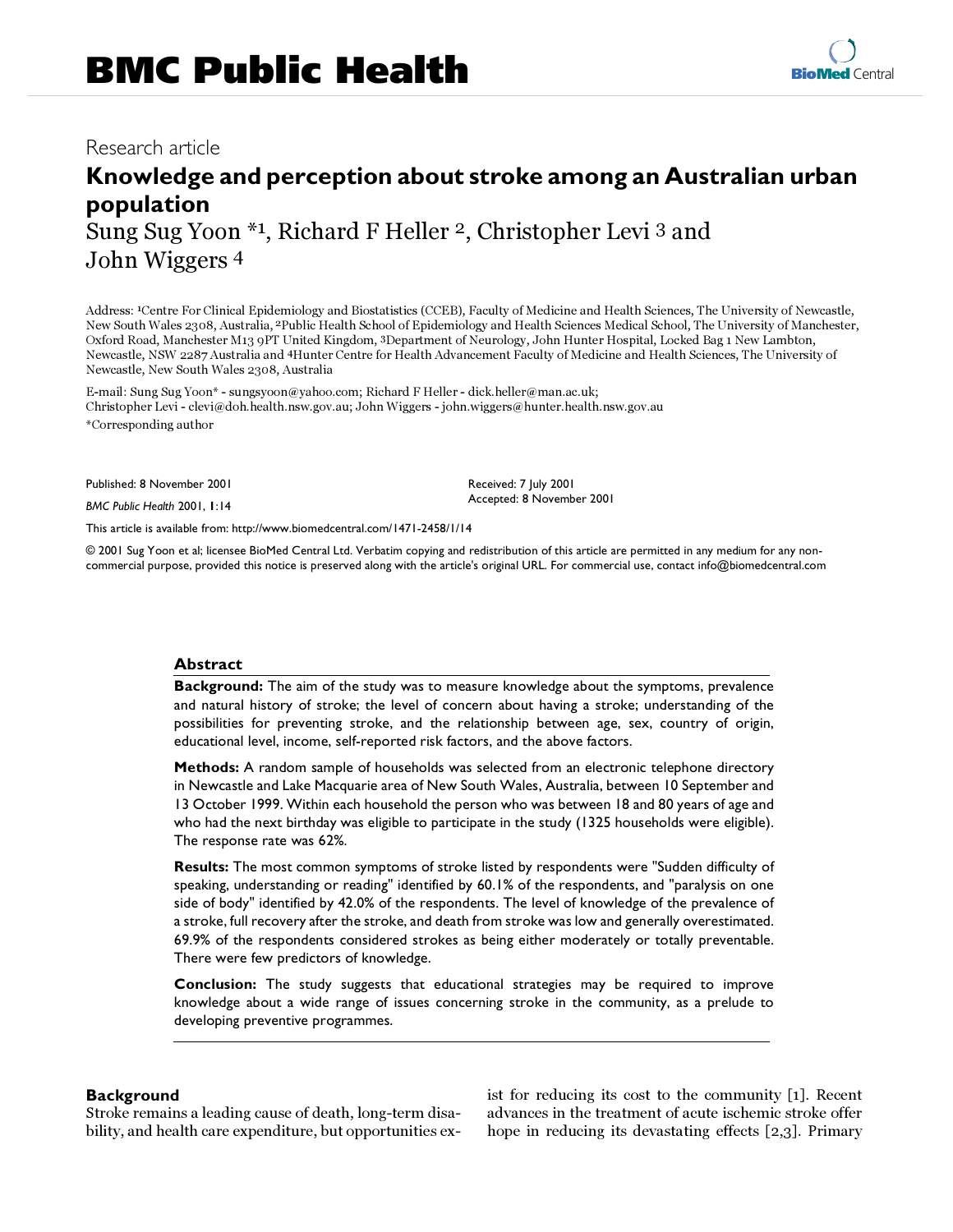prevention is also an important approach to substantially reducing the prevalence, recurrence, disability, and mortality of stroke [[4](#page-5-3)–[7](#page-5-4)].

Previous studies have shown that the knowledge of stroke among patients and in the community is poor. Pancioli and colleagues, [\[8\]](#page-5-5) in a population based survey, found that 57% of respondents identified at least one of five established warning signs of stroke, 28 % correctly listed two or more, and only 8% correctly identified three established warning signs of stroke. Our previous study [[9](#page-5-6)] showed that only 73.4% of respondents from a random population sample identified the brain as the organ affected by stroke. While 76% of the respondents could list at least one risk factor for stroke, only 50% could identify one of the warning signs for stroke, 26% could correctly list two, and only 9% of respondents could correctly identify three or more warning signs.

There have been considerable efforts to increase knowledge about stroke and early presentation at the hospital when stroke symptoms occur. Alberts et al.[[10](#page-5-7)] reported a highly significant improvement in presentation times for patients with cerebral infarction after the implementation of a community education program that used a multimedia approach. Before the program, 37% of patients with cerebral infarction presented to either a hospital or were referred from a general practitioner within 24 hours. After the program, the proportion of patients rose to 86%. Stem et al.[\[11\]](#page-5-8) also reported 10.9% increase in stroke awareness and knowledge between the pre-education group and the post-education group in their community education programs.

Adequate planning of community interventions to prevent people from having their first stroke and to present at the hospital early after stroke symptoms occur will require a comprehensive multidisciplinary strategy. In the past, however, most researchers have focused on identifying the poor level of knowledge about stroke risk factors, symptoms, and treatment in hospital patients and in the general population, and there are no published data on the understanding of perceptions and beliefs about stroke in the community. This information is also a good resource for developing a public education program to reduce the occurrence of stroke and appropriate responses to the stroke symptoms.

This study aimed to measure in a random sample of the population:

· knowledge about stroke symptoms, prevalence, and natural history

· level of concern about having a stroke

· understanding of the possibilities for stroke prevention

· the relationship between age, sex, country of origin, educational level, income, self-reported risk factor, and the above factors.

## **Methods**

### *Sample and setting*

A random sample of 1773 households in Newcastle and Lake Macquarie, Australia, a regional city of approximately 250,000 people was randomly selected from an electronic telephone directory between 10 September and 13 October 1999. Within each household the person who was between 18 and 80 years of age and who had the next birthday was eligible to participate in the study.

#### *Procedure*

One week after mailing an information letter, a trained telephone interviewer contacted each selected household to conduct a telephone interview. If the eligible household member was not available to complete the interview, arrangements were made to call back at a later time. Three attempts were made to contact each eligible household member during the survey period.

#### *Measurement*

A literature review of previous studies concerning the chance of having a stroke and the knowledge of stroke symptoms, prevalence, mortality, and full recovery identified potential items for the survey instrument [\[6](#page-5-9),[7](#page-5-4)[,12](#page-5-10)[–](#page-5-11) [15](#page-5-11)]. From this review a draft instrument was developed that addressed the knowledge of stroke symptoms, prevalence, mortality and full recovery. The final survey instrument contained 22 items divided into 3 sections:

· Knowledge and perception about stroke. These items addressed knowledge and perception regarding stroke symptoms, prevalence, mortality, and full recovery. Response options for each of these items were closed-ended questions.

· Respondents' demographic details (age, gender, marital status, country of origin, education, income),

· Prevalence of self-reported risk factors for stroke among the respondents (high blood pressure, angina, heart attack, previous stroke, diabetes, high cholesterol, smoking, and family history of stroke).

<span id="page-1-0"></span>This study was approved by the Newcastle University and Hunter Area Research Ethics Committees.

### *Statistical Analysis*

Descriptive and comparative statistical analyses were performed using the statistical program SAS version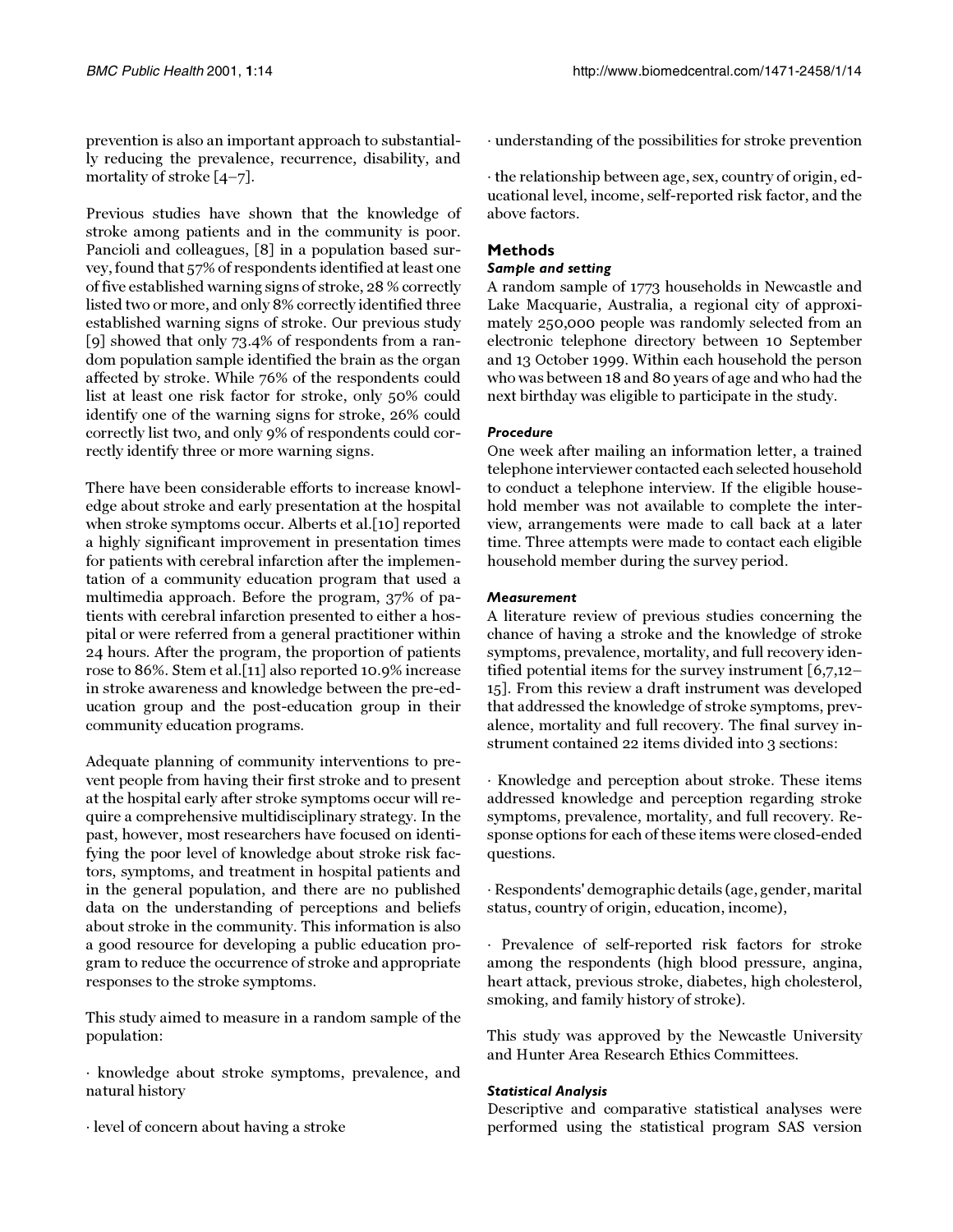| Age (mean $\pm$ SD)            | $48.9 \pm 16.1$            |  |  |
|--------------------------------|----------------------------|--|--|
| Sex                            |                            |  |  |
| Male                           | 335 (48.0%)<br>487 (52.0%) |  |  |
| Female                         |                            |  |  |
|                                |                            |  |  |
| Country of origin<br>Australia |                            |  |  |
|                                | 715 (87.0%)                |  |  |
| Overseas                       | 70 (13.0%)                 |  |  |
| Education                      |                            |  |  |
| Primary                        | 19(2.3%)                   |  |  |
| Secondary                      | 514 (62.6%)                |  |  |
| Tertiary                       | 279 (33.9%)                |  |  |
| Income (A\$)                   |                            |  |  |
| Less than \$20,000             | 252 (30.7%)                |  |  |
| \$20,000 to \$39,999           | 189 (24.8%)                |  |  |
| \$40,000 to \$59,999           | 142 (15.3%)                |  |  |
| More than \$60,000             | 132 (12.1%)                |  |  |
| Don't wish to answer           | 107 (13.0%)                |  |  |

**Table 1: Demographic characteristics of the respondents (n = 822)**

6.12. Chi-squared tests were used to assess the relationships between components of stroke-related knowledge, demographic characteristics and self-reported risk factors. The effects of demographics and the presence of risk factors on the participants' knowledge of stroke were evaluated separately using logistic regression analyses. For each model, response options for the dependent variable were categorised as either 'know' or 'do not know'. P-values from Wald statistics were used to assess the significance of predictor variables. Missing data were excluded. Two-tailed significance tests were used, and a probability value of less than 0.05 was considered statistically significant in both univariate and multivariate analyses.

## **Results**

## <span id="page-2-0"></span>*Sample*

A total of 1773 telephone calls were made and of those, 1325 households were eligible. The remainder of the calls were ineligible (due to fax number, business phone number, disconnected, or no answer). A total of 822 participants completed the questionnaire giving a response rate of 62%. Demographic characteristics of the respondents are presented in Table [1](#page-1-0). Respondents were asked whether they had been told by health care professionals that they had a risk factor for stroke. Of the respondents, **Table 2: Respondent's knowledge of stroke symptoms (n = 822)**

| <b>Responses</b>                                              | N(%)        |  |  |
|---------------------------------------------------------------|-------------|--|--|
| Sudden difficulty of speaking, understanding<br>or reading    | 494 (60.1%) |  |  |
| Paralysis                                                     |             |  |  |
| any part of body                                              | 229 (36.4%) |  |  |
| one side of body                                              | 393 (42.0%) |  |  |
| Blurred or double vision, loss of vision in an<br>eye or both | 243 (29.6%) |  |  |
| Incoordination or imbalance                                   | 243 (29.6%) |  |  |
| Loss of memory                                                | 125 (15.2%) |  |  |
| <b>Brain malfunction</b>                                      | 76 (9.0%)   |  |  |
| Numbness, tingling sensation, dead sensation                  |             |  |  |
| any part of body                                              | 55 (6.7%)   |  |  |
| one side of body                                              | 63 (7.7%)   |  |  |
| Weakness                                                      |             |  |  |
| any part of body                                              | 53 (6.4%)   |  |  |
| one side of body                                              | 74 (5.1%)   |  |  |
| Difficulty in swallowing                                      | 33 (4.0%)   |  |  |
| Dizziness (vertigo)                                           | 24 (2.9%)   |  |  |
| Headache / migraine                                           | 20 (2.4%)   |  |  |
| Chest pain, chest tightness, or murmur                        | 12 (1.5%)   |  |  |
| Don't know                                                    | 54 (6.5%)   |  |  |

258 (31.4%) reported a high blood pressure (hypertension), 48 (5.8%) diabetes, 24 (2.9%) a previous history of stroke, 35 (4.3%) angina, 206 (25.1%) a high blood cholesterol, 180 (21.9%) current smokers, and 356 (43.3%) a family history of stroke.

#### *Knowledge of stroke symptoms*

<span id="page-2-1"></span>Table [2](#page-2-0) shows that the most common symptoms of stroke listed by respondents were "Sudden difficulty of speaking, understanding or reading" identified by 494 respondents (60.1%), and "paralysis on one side of body" identified by 393 respondents (42.0%). Six hundred and ninety four (85.5%) respondents correctly listed at least one stroke symptom, 489 (60.2%) correctly listed 2 symptoms, and 253 (31.1%) correctly listed 3 or more symptoms of stroke. In the final logistic regression model, only higher educational level was a significant predictor of knowledge of stroke symptoms ( $p = 0.006$ , OR; 1.3, 95%CI; 0.67–0.93). No statistically significant interactions were found between demographic factors and selfreported risk factors or the knowledge of stroke symptoms.

#### *Knowledge of stroke prevalence, full recovery, mortality*

The level of knowledge of the prevalence of stroke in the community, the chance of full recovery after a stroke, and death from a stroke was generally low (Table [3](#page-2-1)). To the question "out of 100 Australians, how many do you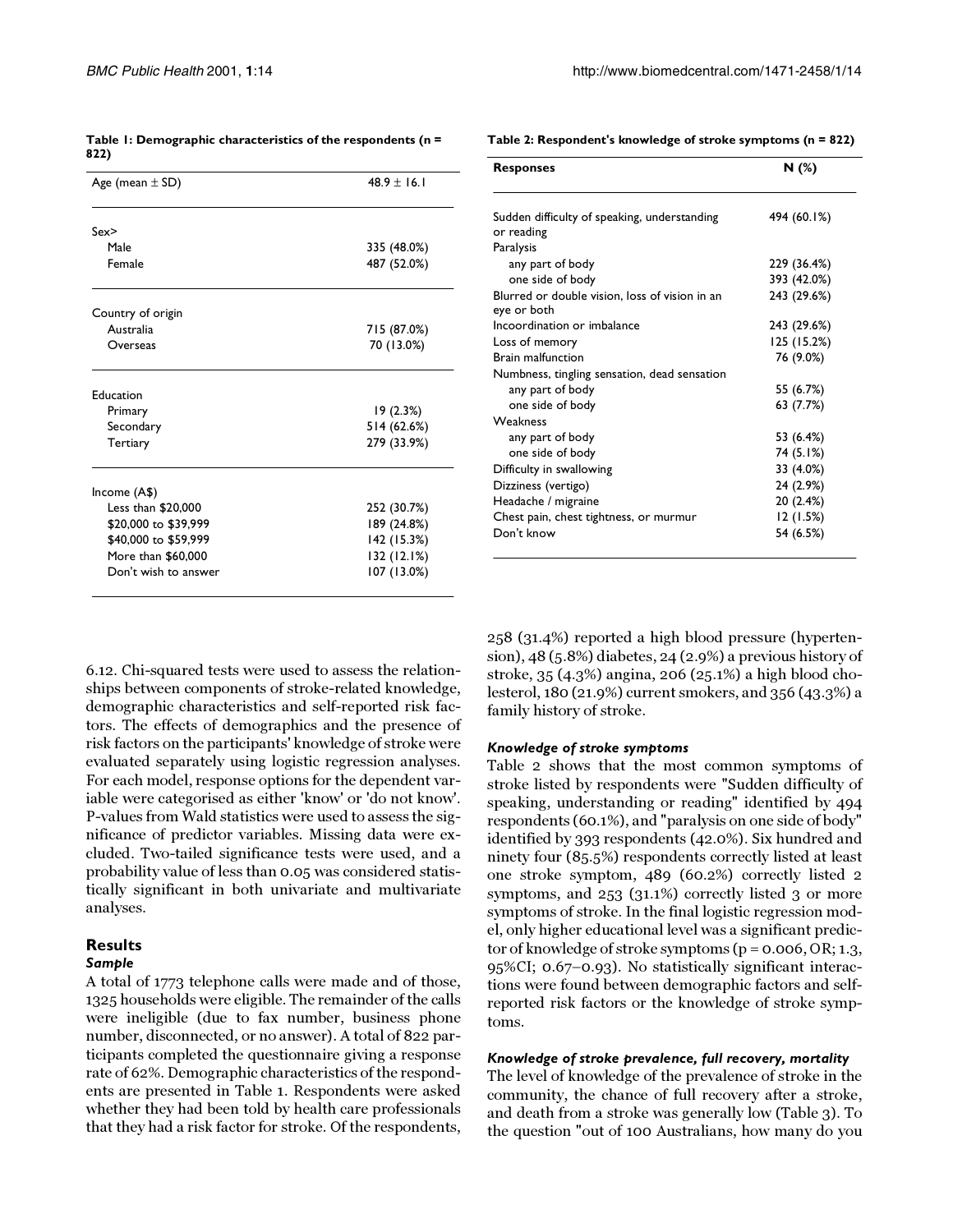|                                            |                                 | Response categories to question on likelihood (persons / 100) |           |           |            |
|--------------------------------------------|---------------------------------|---------------------------------------------------------------|-----------|-----------|------------|
|                                            | Australia rate (persons / 100)* | $0 - 10$                                                      | $11 - 30$ | $31 - 50$ | $51 - 100$ |
| Developing a stroke ( $n = 729$ )          |                                 | 20.7%                                                         | 30.6%     | 29.2%     | 19.5%      |
| Full recovery after the stroke $(n = 731)$ | 33                              | 22.9%                                                         | 19.6%     | 34.2%     | 23.4%      |
| Death from the stroke $(n = 719)$          | 9                               | 26.7%                                                         | 40.8%     | 23.4%     | 9.2%       |

**Table 3: Respondents perception about the likelihood of developing a stroke, full recovery, and death after the stroke.**

\* : Australian Institute of Health and Welfare (1999).

think will have a stroke in their life?" only a few respondents (20.7%) were within 10% of the correct Australian rate. [\[16](#page-5-12)] Approximately half of the respondents over-estimated the prevalence of stroke in Australia by at least 50%. The level of knowledge of stroke prevalence in this study is lower than similar study of telephone survey regarding knowledge of breast cancer in Australian women. This study showed that that one-third of respondents were able to make an approximately correct estimate of the incidence of breast cancer [[17](#page-5-13)]. In the univariate analysis respondents with higher educational level (p = 0.001) and males ( $P = 0.02$ ) were more likely to estimate the likelihood of stroke within 10% of the correct answer.

When asked: "out of 100 Australians who have had a stroke, how many of them do you think will die as a result of stroke?" Approximately one third of respondents were within 10% of the Australian rate [\[16\]](#page-5-12). More than a half of the respondents over-estimated the risk of death after having a stroke. In the univariate analysis, respondents who had completed tertiary education were more likely to estimate within 10% of the correct answer than those who had not completed tertiary education  $(p = 0.004)$ . Respondents with a history of high blood pressure were more likely to over-estimate the risk of death after a stroke than those without ( $p = 0.003$ ). However, in the final logistic regression model, there was no association between demographic factors or self-reported risk factors and knowledge of stroke prevalence and mortality in Australia.

The beliefs of respondents about the likelihood of having another stroke after the first stroke varied widely. 72 respondents (8.8%) rated the likelihood the same as for a person who has not had a stroke, 399 respondents (48.5%) rated the likelihood at 2 to 3 times, and 281 respondents (34.2%) at more than 4 times more likely. Sixty-seven (8.2%) respondents considered strokes as not preventable at all, 125 (15.2%) respondents as slightly preventable, 506 (61.6%) respondents as moderately

preventable, 68 (8.3%) respondents as totally preventable, while 56 (6.8%) respondents did not know. Younger respondents (aged 18–39, p = 0.001) and those who had completed tertiary education  $(p = 0.04)$  estimated more correctly than those aged over 40 years and those who had not completed tertiary education.

#### *Concern about the possibility of having a stroke*

<span id="page-3-0"></span>When asked about the chance of having a stroke during their lifetime ("What do you think are your chances of having a stroke in your life time?"), 651 respondents (91.1%) reported no or only a low chance of their developing a stroke. Twenty-two respondents (3.1%) reported a high lifetime chance of developing a stroke. More men reported moderate or high chances than did women ( $p =$ 0.04). Respondents in each of these groups were more likely to indicate a low lifetime risk of stroke: Older Age (aged 60–80; p = 0.001). Lower Educational (completed primary school;  $p = 0.001$ , and Born Overseas ( $p =$ 0.01). Respondents who had been told by a health care professional that they have high blood pressure ( $p =$ 0.008), heart disease ( $p = 0.03$ ), or previous stroke history (p < 0.001), and having a family history of stroke (first & second degree relatives;  $p = 0.001$ ), were all more likely to think they had high chance of having a stroke in their lifetime than were respondents in other groups.

**Table 4: Concern about the possibility of developing a stroke (n = 822)**

| <b>Frequency</b> | N(%)        |  |  |
|------------------|-------------|--|--|
|                  |             |  |  |
| Never            | 599 (68.0%) |  |  |
| Occasionally     | 164 (19.9%) |  |  |
| Sometimes        | 52 (6.3%)   |  |  |
| Always           | 35(4.2%)    |  |  |
| Don't know       | 12(1.5%)    |  |  |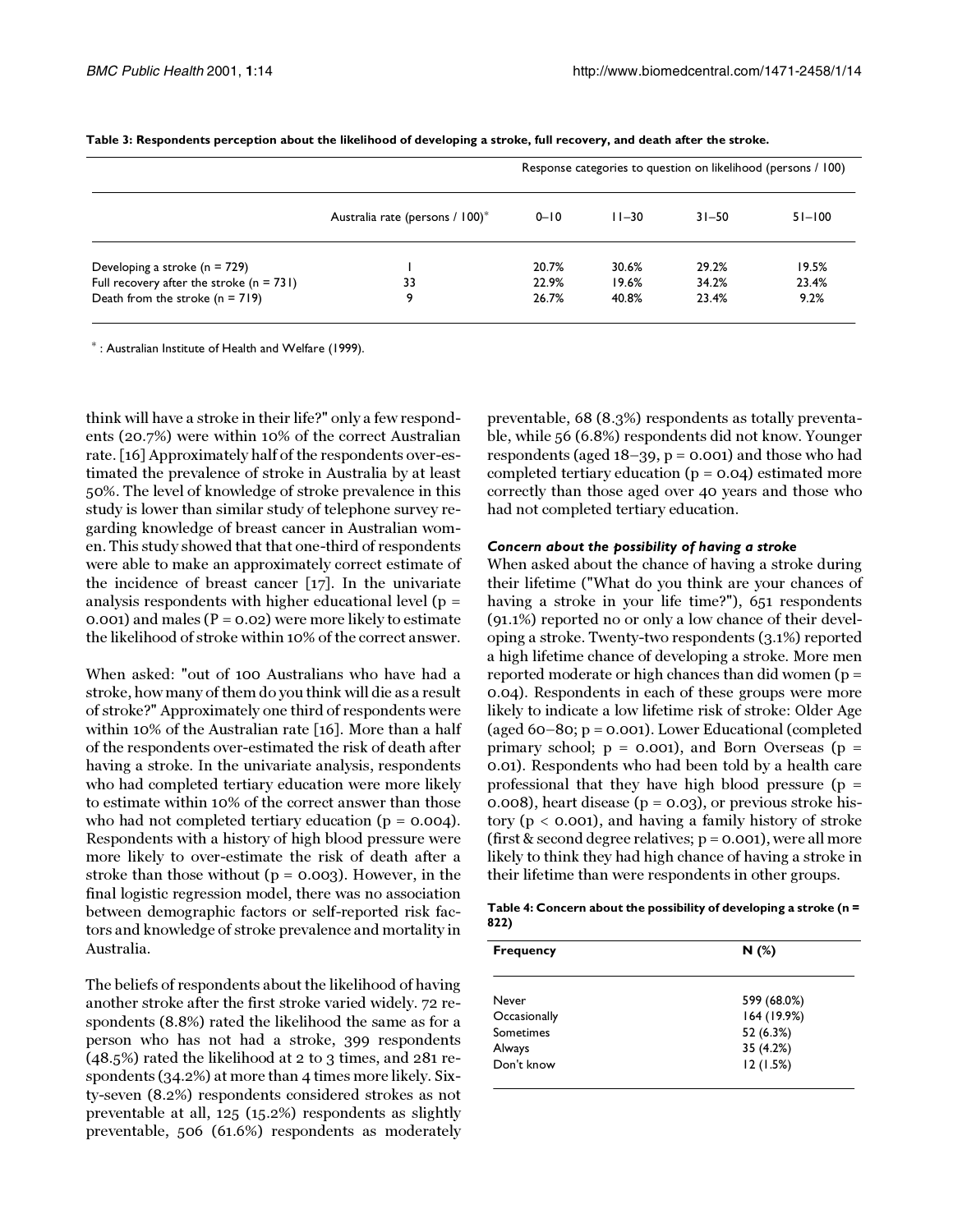To the question "In the last 12 months have you been at all concerned about the possibility that you might have a stroke?", more than half of respondents reported that they had not been concerned about their chance of having a stroke during the previous 12 months (Table [4\)](#page-3-0). Younger respondents were more likely than older respondents to report that they were 'never' concerned about having a stroke in the last 12 months ( $p = 0.003$ ). Respondents who had been told by a health care professional that they had high blood pressure  $(p = 0.001)$ , diabetes ( $p = 0.004$ ), or a high cholesterol level ( $p < 0.001$ ) were more concerned about having a stroke than those who had not been so told. Respondents born in Australia were more likely to express concern about stroke than those born overseas ( $p = 0.03$ ). Respondents with previous history of stroke  $(p < 0.001)$  or family history of stroke (p = 0.001) had experienced concern more often during the previous 12 months than did those without either personal or family stroke history.

## **Discussion**

This community-based study demonstrates aspects of public knowledge and perception about stroke. Of 822 respondents, 694 (85.5%) were able to name at least one established stroke symptom. Respondents, in general, overestimated both stroke prevalence in Australia and the chance of full recovery after the stroke. Respondents generally considered the possibility of their having a stroke during their life as being not a matter of serious concern. In a multiple logistic regression model, only one group – those with a higher level education – had better knowledge of established stroke symptoms.

"Sudden difficulty of speaking, understanding or reading" was listed as the most common stroke symptom and more than 80% of respondents could list at least one established stroke symptom. In a hospital-based prospective study Kothari et al.[\[18](#page-5-14)] reported that unilateral weakness and numbness were the stroke symptoms most frequently noted by patients. Two-fifths of patients could not identify a single symptom of stroke. In the final logistic regression model, there was no significant association between self-reported stroke risk factors and knowledge of stroke symptoms. These results suggest that respondents who recognise in themselves an established stroke symptom still need to be educated by their doctor or through community educational programs.

Although those with stroke risk factors (high blood pressure, diabetes, heart disease, previous stroke history etc) correctly identified themselves as having a higher risk of stroke [[12](#page-5-10)], the older respondents incorrectly identified themselves as having a lower risk of stroke. Providing the older members of the community with information about how to recognise stroke symptoms and how to access emergency system in the event of their experiencing stroke symptoms may be beneficial. Furthermore, it would seem advisable to evaluate the role of denial in health behaviour and to develop and test educational strategies to address this denial.

Prevention remains the most important approach to substantially reducing the prevalence, recurrence, disability, and mortality of stroke. Respondents showed a positive attitude to the possibility of stroke prevention. Gorelick[\[19\]](#page-5-15) discussed reduction of stroke risk. In his review, lifelong behaviours controlling risk factors are best achieved during pre-adolescence or adolescence. Randall et al., and Kingsley et al. [\[20,](#page-5-16)[21\]](#page-5-17) emphasised the necessity of finding methods to educate and motivate the population to reduce risk factors, and the importance of educating patients about their risk factors after examining them in the primary care setting.

A comparatively low proportion of respondents expressed concern about their lifetime chance of having a stroke. Respondents informed by health care professionals that they had a stroke risk factor were more concerned about the possibility of having a stroke than those who had not been told. However, those with stroke risk factors had no better knowledge of stroke symptoms than those without risk factors. Even if overall attitude towards stroke prevention was optimistic in this study, this result may indicate that some deny risk and that some accept and at the same time practically ignore their own personal risks. Research that could determine educational methods of bridging the knowledge-behaviour gap might focus on people's apparent reluctance to change life style towards prevention of stroke and on ways of bringing people to accept calling the emergency medical system as a natural and proper response when they experience stroke symptoms.

Since this is the first study of its kind in Australia, the results might not be generalisable across Australia, (or to other countries).

### **Conclusions**

In conclusion, the knowledge of stroke symptoms in general was high, but the knowledge about stroke prevalence, mortality, and recovery after the stroke was poor. The lifetime chance of having a stroke was in general underestimated. This study suggests that education strategies may be required to improve knowledge about a wide range of issues concerning stroke in the community, as a prelude to developing preventive programmes.

### **Competing interests**

None declared